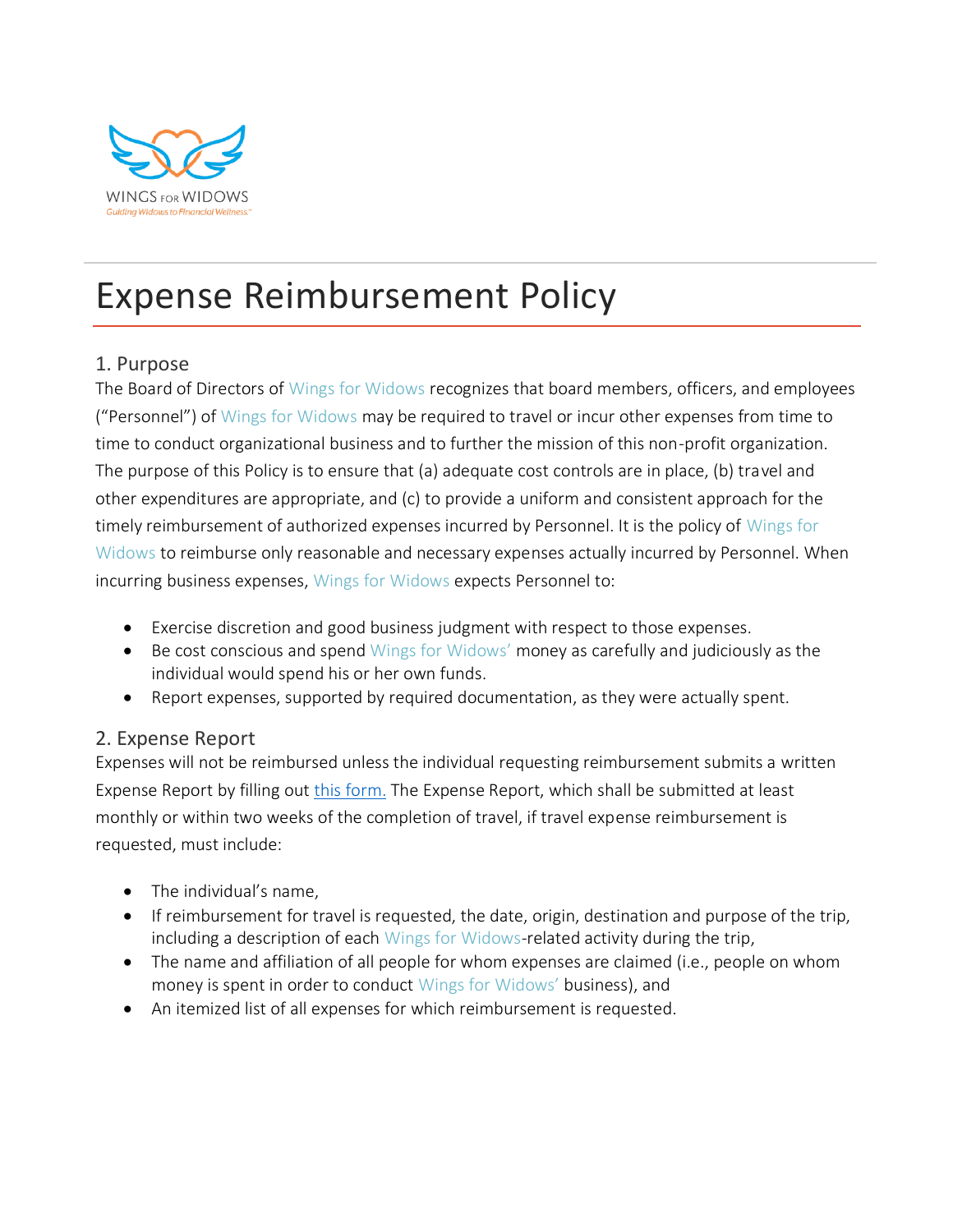#### 3. Receipts

Receipts are required for all expenditures billed directly to Wings for Widows such as airfare and hotel charges. No expense in excess of \$25.00 will be reimbursed to Personnel unless the individual requesting reimbursement submits with the Expense Report written receipts from each vendor (not a credit card receipt or statement) showing the vendor's name, a description of the services provided (if not otherwise obvious), the date, and the total expenses, including tips (if applicable).

# 4. General Travel Requirements Advance Approval

All trips involving air travel or at least one overnight stay must be approved in advance by the Executive Director or member of the Executive Committee.

## Necessity of Travel

In determining the reasonableness and necessity of travel expenses, Personnel and the person authorizing the travel shall consider the ways in which Wings for Widows will benefit from the travel and weigh those benefits against the anticipated costs of the travel. The same considerations shall be taken into account in deciding whether a particular individual's presence on a trip is necessary. In determining whether the benefits to Wings for Widows outweigh the costs, less expensive alternatives, such as participation by telephone or video conferencing, or the availability of local programs or training opportunities, shall be considered.

## Personal and Spousal Travel Expenses

Individuals traveling on behalf of Wings for Widows may incorporate personal travel or business with their Wings for Widows-related trips; however, Personnel shall not arrange Wings for Widows travel at a time that is less advantageous to Wings for Widows or involving greater expense to Wings for Widows in order to accommodate personal travel plans. Any additional expenses incurred as a result of personal travel, including but not limited to extra hotel nights, additional stopovers, meals or transportation, are the sole responsibility of the individual and will not be reimbursed by Wings for Widows. Expenses associated with travel of an individual's spouse, family or friends will not be reimbursed by Wings for Widows.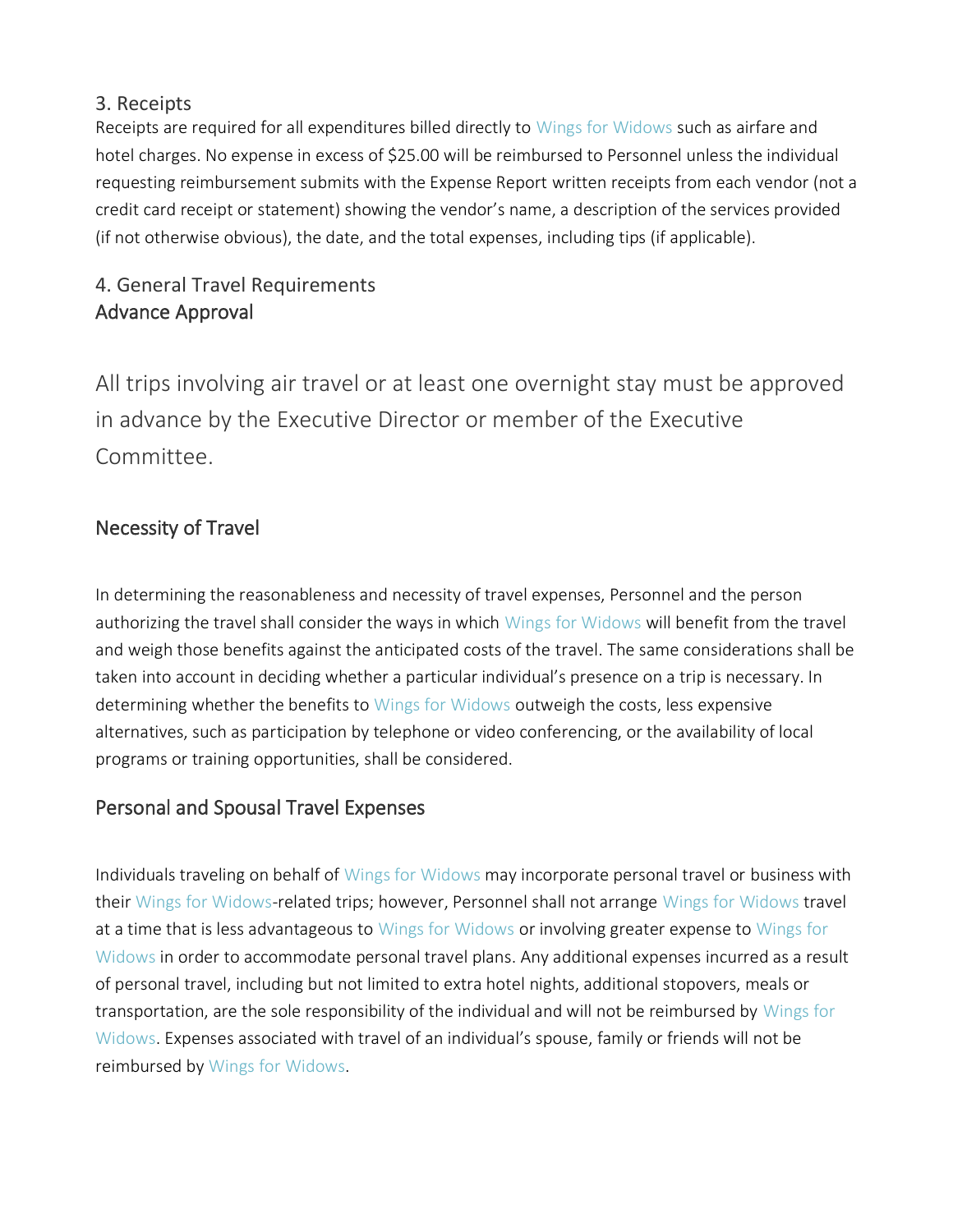## 5. Air Travel **General**

Air travel reservations should be made as far in advance as possible in order to take advantage of reduced fares. Wings for Widows will reimburse or pay only the cost of the lowest coach class fare available for direct, non-stop flights from the airport nearest the individual's home or office to the airport nearest the destination.

## Saturday Stays

Personnel traveling on behalf of Wings for Widows are not required to stay over Saturday nights in order to reduce the price of an airline ticket. An individual who chooses to stay over a Saturday night shall be reimbursed for reasonable lodging and meal expenses incurred over the weekend to the extent the expenses incurred do not exceed the difference between the price of the Saturday night stay ticket and the price of the lowest price available ticket that would not include a Saturday night stay. To receive reimbursement for such lodging and meal expenses, the individual must supply, along with the Expense Report, documentation of the amount of the difference between the price of the Saturday stay and non-Saturday stay airline tickets.

#### Frequent Flyer Miles and Compensation for Denied Boarding

Personnel traveling on behalf of Wings for Widows may accept and retain frequent flyer miles and compensation for denied boarding for their personal use. Individuals may not deliberately patronize a single airline to accumulate frequent flyer miles if less expensive comparable tickets are available on another airline.

#### 6. Lodging

Personnel traveling on behalf of Wings for Widows may be reimbursed at the single room rate for the reasonable cost of hotel accommodations. Convenience, the cost of staying in the city in which the hotel is located, and proximity to other venues on the individual's itinerary shall be considered in determining reasonableness. Personnel shall make use of available corporate and discount rates for hotels. "Deluxe" or "luxury" hotel rates will not be reimbursed.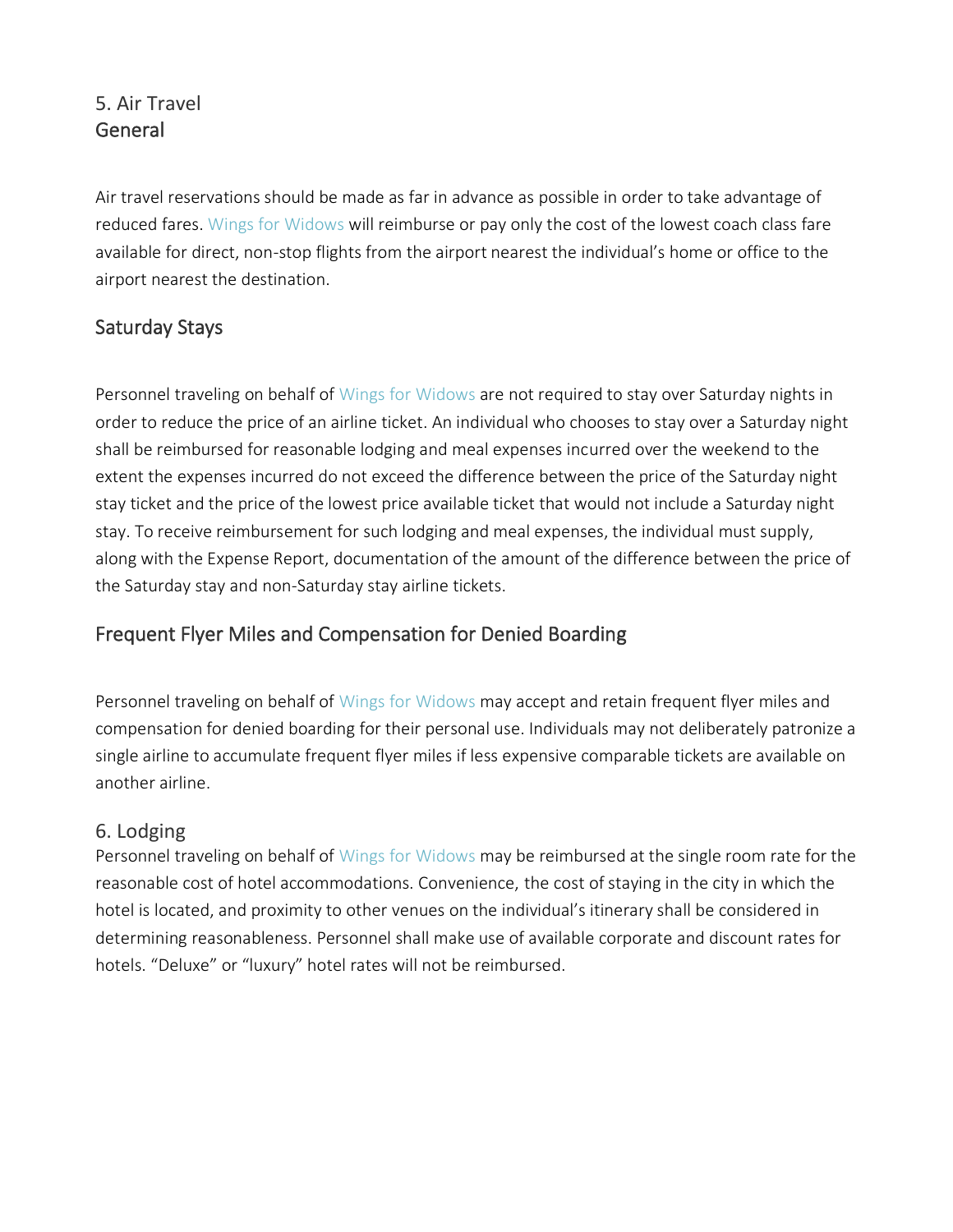## 7. Out-of-Town Meals

Personnel traveling on behalf of Wings for Widows are reimbursed for the reasonable and actual cost of meals (including tips) subject to a maximum per diem meal allowance of \$60.00 per day and the terms and conditions established by Wings for Widows relating to the per diem meal allowance. In addition, reasonable and necessary gratuities that are not covered under meals may be reimbursed.

## 8. Ground Transportation

Employees are expected to use the most economical ground transportation appropriate under the circumstances and should generally use the following, in this order of desirability:

- Courtesy Cars: Many hotels have courtesy cars, which will take you to and from the airport at no charge. The hotel will generally have a well-marked courtesy phone at the airport if this service is available. Employees should take advantage of this free service whenever possible.
- Airport Shuttle or Bus: Airport shuttles or buses generally travel to and from all major hotels for a small fee. At major airports such services are as quick as a taxi and considerably less expensive. Airport shuttle or bus services are generally located near the airport's baggage claim area.
- Uber/Lyft: When courtesy cars and airport shuttles are not available, Uber or Lyft is often the next most economical and convenient form of transportation when the trip is for a limited time and minimal mileage is involved. Uber or Lyft may also be the most economical mode of transportation between an individual's home and the airport.
- Taxis: When Uber or Lyft are not available, a taxi may be the next most economical and convenient form of transportation when the trip is for a limited time and minimal mileage is involved.
- Rental Cars: Car rentals are expensive so other forms of transportation should be considered when practical. Employees will be allowed to rent a car while out of town provided that advance approval has been given by the Executive Director or member of the Executive Committee and that the cost is less than alternative methods of transportation.

## 9. Personal Cars

Personnel are compensated for use of their personal cars when used for Wings for Widows business. When individuals use their personal car for such travel, including travel to and from the airport, mileage will be allowed at the currently approved IRS rate per mile. In the case of individuals using their personal cars to take a trip that would normally be made by air, e.g., Minneapolis to Milwaukee, mileage will be allowed at the currently approved rate; however, the total mileage reimbursement will not exceed the sum of the lowest available round trip coach airfare.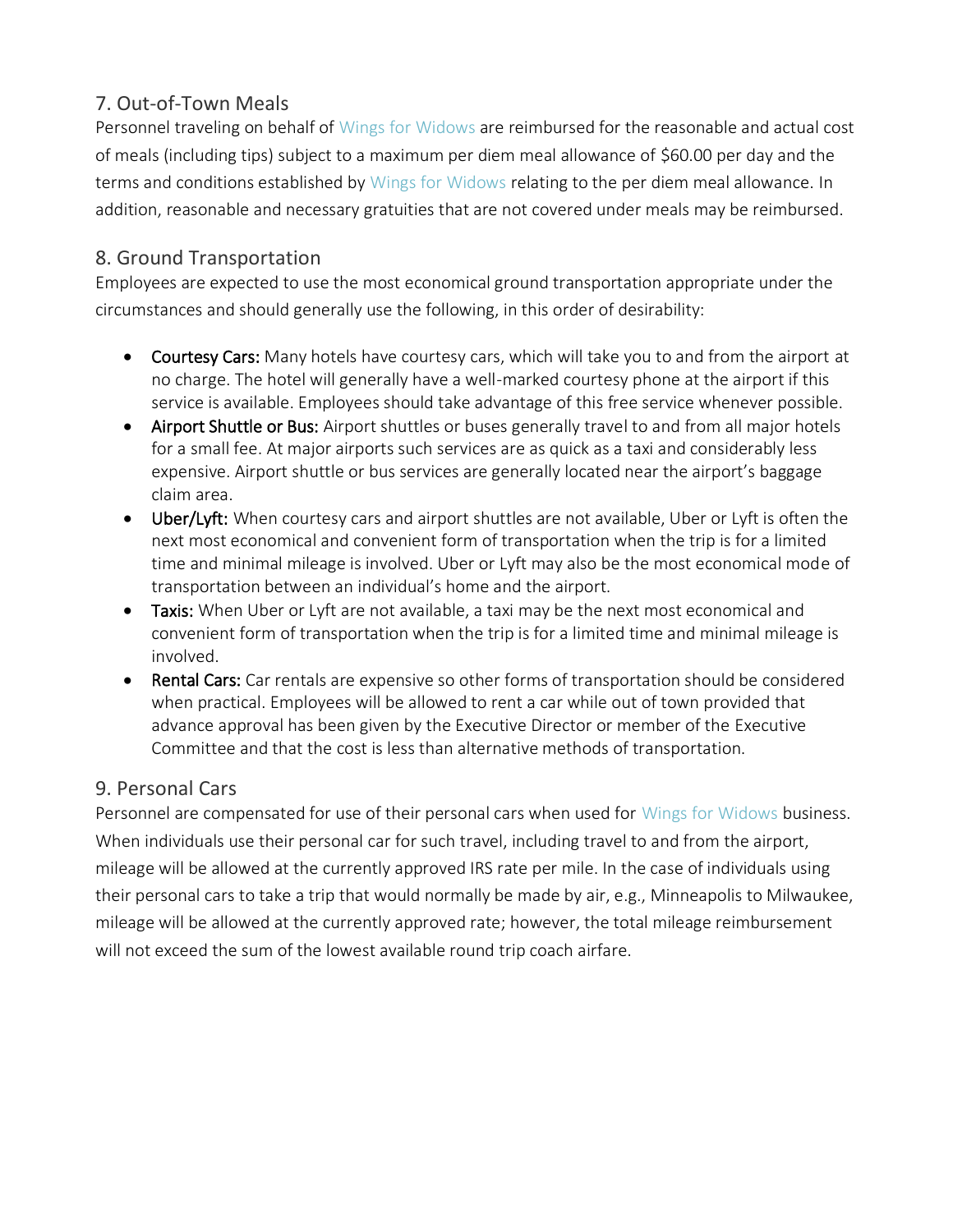## 10. Parking and Tolls

Parking and toll expenses, including charges for hotel parking, incurred by Personnel traveling on Wings for Widows business will be reimbursed. The costs of parking tickets, fines, car washes, valet service, etc., are the responsibility of the employee and will not be reimbursed. On-airport parking is permitted for short business trips. For extended trips, Personnel should use off-airport facilities.

### 11. Entertainment and Business Meetings

Reasonable expenses incurred for business meetings or other types of business-related entertainment will be reimbursed only if the expenditures are approved in advance by the Executive Director or member of the Executive Committee of Wings for Widows and qualify as tax deductible expenses. Detailed documentation for any such expense must be provided, including:

- The date and place of entertainment,
- The nature of expense,
- The names, titles and corporate affiliation of those entertained,
- A complete description of the business purpose for the activity including the specific business matter discussed, and
- Vendor receipts (not credit card receipts or statements) showing the vendor's name, a description of the services provided, the date, and the total expenses, including tips (if applicable).

#### 12. Non-Reimbursable Expenditures

Wings for Widows maintains a strict policy that expenses in any category that could be perceived as lavish or excessive will not be reimbursed, as such expenses are inappropriate for reimbursement by a nonprofit, charitable organization. Expenses that are not reimbursable include, but are not limited to:

- Travel insurance.
- First class tickets or upgrades.
- When lodging accommodations have been arranged by Wings for Widows and the individual elects to stay elsewhere, reimbursement is made at the amount no higher than the rate negotiated by Wings for Widows. Reimbursement shall not be made for transportation between the alternate lodging and the meeting site.
- Limousine travel.
- Movies, liquor or bar costs.
- Membership dues at any country club, private club, athletic club, golf club, tennis club or similar recreational organization.
- Participation in or attendance at golf, tennis or sporting events, without the advance approval of the Chair of the Board or the Chair's designee.
- Purchase of golf clubs or any other sporting equipment.
- Spa or exercise charges.